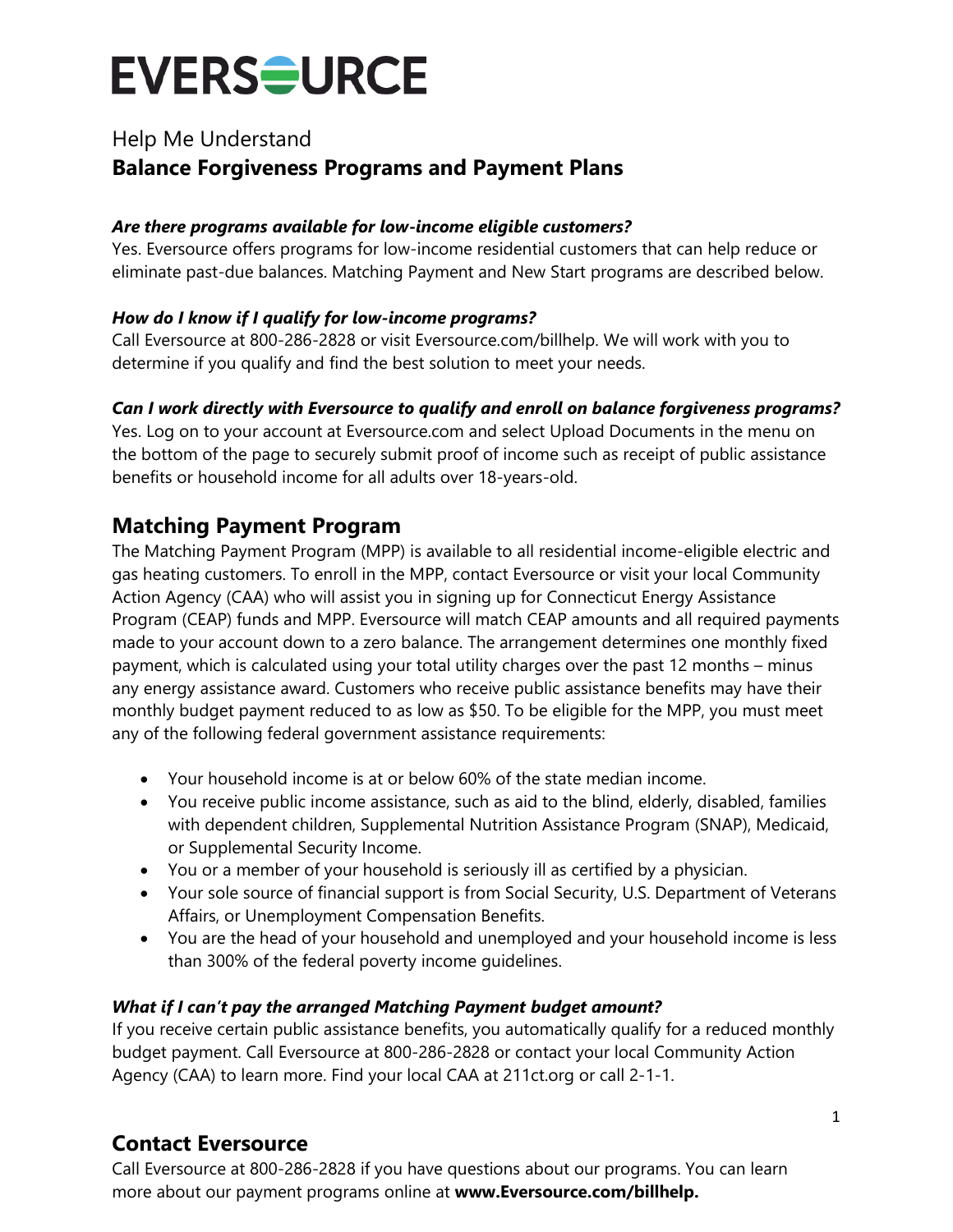## Help Me Understand **Balance Forgiveness Programs and the Payment Plans**

## **Payment Plans**

All customers qualify for an extended payment plan that allows several months to pay a past due balance, with no interest and no fees.

### **New Start Program**

Residential, low-income electric customers with a balance of at least \$100 past due by more than 60 days may be eligible for the New Start Program, to have their outstanding balance eliminated in as little as 12 months. When you make your scheduled New Start monthly payment, a portion of your past-due balance is eliminated or "forgiven," reducing the amount you owe. Eversource customers who have a medical protection status on their account are eligible for New Start regardless of their income. You may be eligible for medical protection status on your account if you or anyone in your home is seriously ill or has a life-threatening situation.

## **Billing and Payment Information**

#### *I need help paying my bill. What can I do?*

Call Eversource or you can visit your local Community Action Agency (CAA) if you meet any of the following criteria:

- Your household income is at or below 60% of the state median income.
- You receive public income assistance, such as aid to the blind, elderly, disabled, families with dependent children, Supplemental Nutrition Assistance Program (SNAP), Medicaid, or Supplemental Security Income.
- You or a member of your household is seriously ill as certified by a physician.
- Your sole source of financial support is from Social Security, U.S. Department of Veterans Affairs, or Unemployment Compensation Benefits.
- You are the head of your household and unemployed and your household income is less than 300% of the federal poverty income guidelines.

You may qualify for a balance forgiveness program to help pay your bill.

## **Contact Eversource**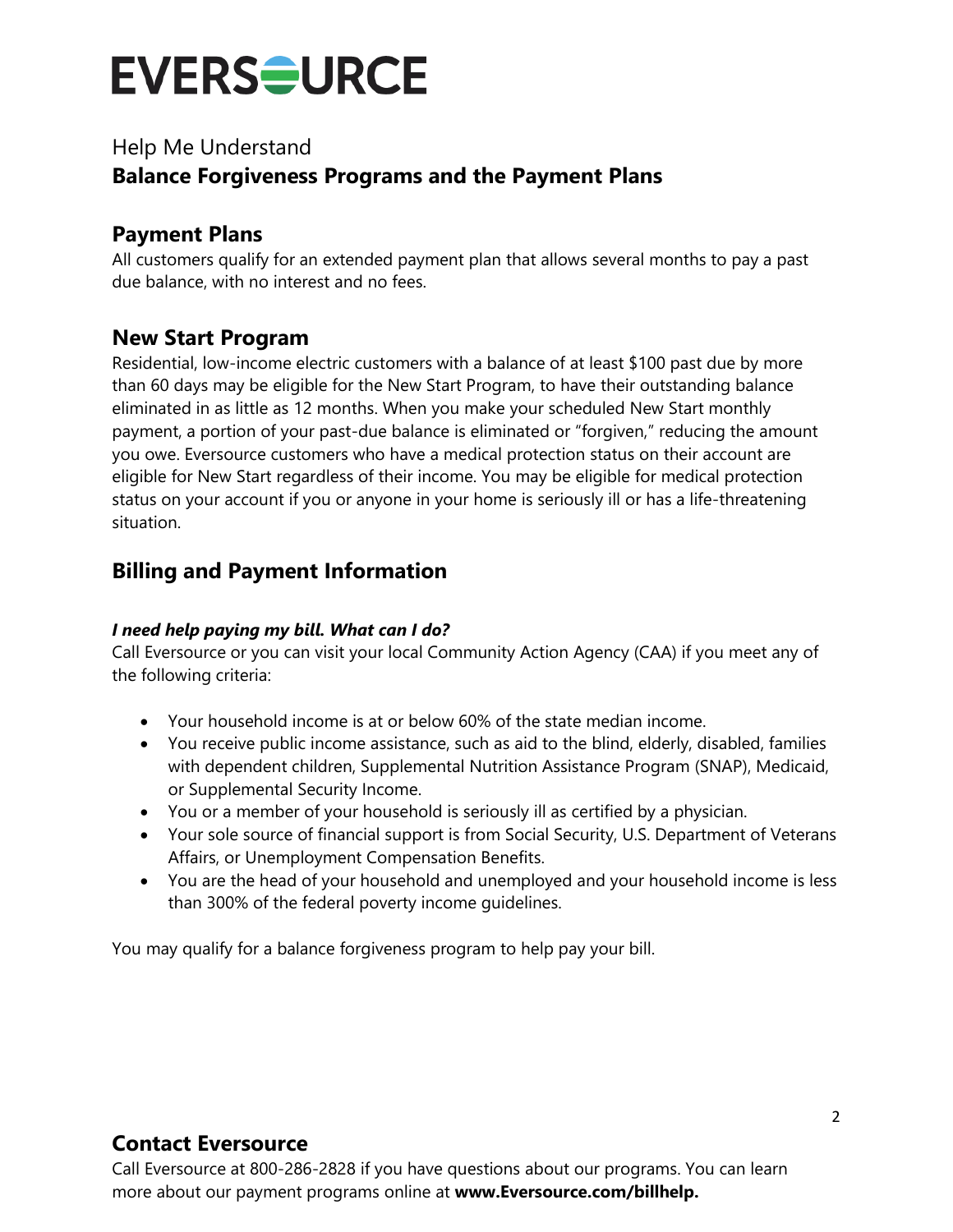## Help Me Understand

#### *Can I work directly with Eversource to qualify and enroll on balance forgiveness programs?*

Yes. Log on to your account at Eversource.com and select Upload Documents in the menu on the bottom of the page to securely submit proof of income such as receipt of public assistance benefits or household income for all adults over 18-years-old.

Eversource representatives are available to speak with you Monday through Friday, from 8 a.m. to 6 p.m., to discuss your account and programs to help you. Eversource representatives are ready to assist you with:

- Making a payment
- Establishing a payment plan
- Applying for fuel assistance through state-sponsored agencies
- Enrolling in a balance forgiveness program (New Start or Matching Payment Program)
- Understanding the medical protection qualification process

#### *How can I make a payment?*

- $\checkmark$  Log on to your account at Eversource.com to make a one-time payment using your bank account, debit, or credit card.
- $\checkmark$  Call 888-783-6618 to make a one-time payment using your bank account, debit, or credit card.
- $\checkmark$  Text sign-up with your online Eversource account using your bank account.
- $\checkmark$  Eversource mobile app download the free app through the Apple Store or Google Play.
- $\checkmark$  U.S. mail Eversource accepts checks and money orders to the following address: Eversource, P.O. Box 56002, Boston, MA 02205-6002
- $\checkmark$  In person visit an authorized third-party bill payment agency that accepts Eversource bill payments.
- $\checkmark$  Call Eversource at the number below if you need help finding an authorized agency near you.

#### *How do I dispute a payment arrangement?*

If you are unable to reach a satisfactory Payment Arrangement with our Customer Service representative, you may ask to speak with a Company Review Officer. If you disagree with a Review Officer's decision concerning a Payment Arrangement, you may appeal within 10 days to Connecticut's Public Utilities Regulatory Authority (PURA). If you disagree with PURA's decision, you may request a hearing before PURA. During your appeal, your service will not be shut off, as long as you continue to pay your current and undisputed bill amounts during this period.

## **Contact Eversource**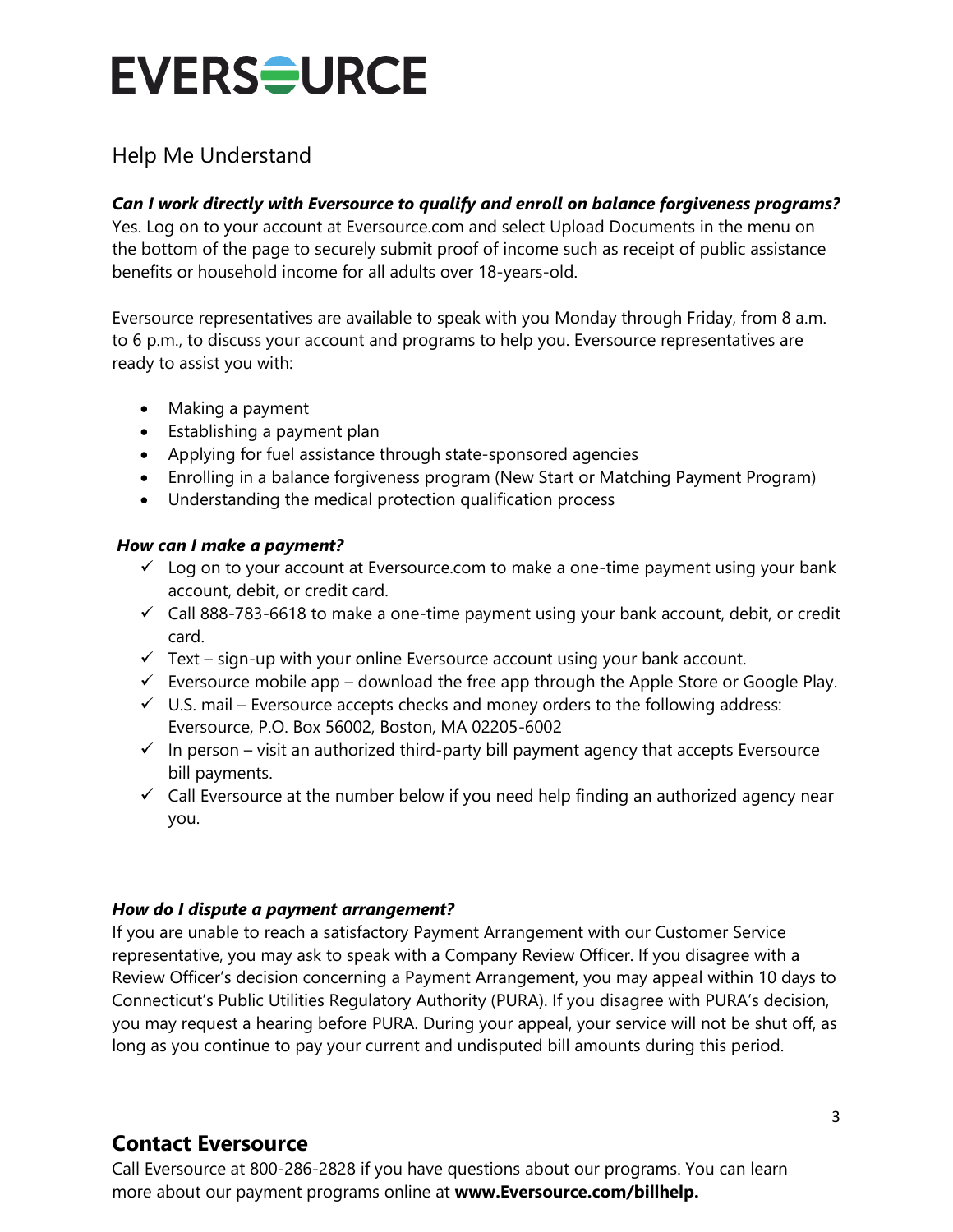## Help Me Understand **Medical Protection Plan**

If someone in the home has a medical illness, contact Eversource at 800-286-2828 for medical protection information.

#### *Can my service be disconnected if someone in my household is ill?*

You may be eligible for medical protection on your account if you or anyone in your home is seriously ill or has a life-threatening situation. If a physician certifies that someone in your home has a serious illness, your service will be protected from disconnection during the Winter Protection period, November 1 through May 1.

If your physician certifies that the medical condition is life-threatening, your service will not be disconnected at any time during the period certified by your physician.

#### *How does a physician certify the medical illness?*

Contact your physician who must complete the certification of illness form and submit it online through Eversource's medical web portal at Eversource.com/MDForm. You must provide your physician with your utility billing account number and service address in order for the physician to complete the online illness form.

#### *Will my certified medical illness expire?*

Yes. Once a physician certifies the medical illness, whether serious or life-threatening, the certification is valid for the period of time as determined by your physician, up to 1 year. All medical illness certifications must be renewed annually.

## **Contact Eversource**